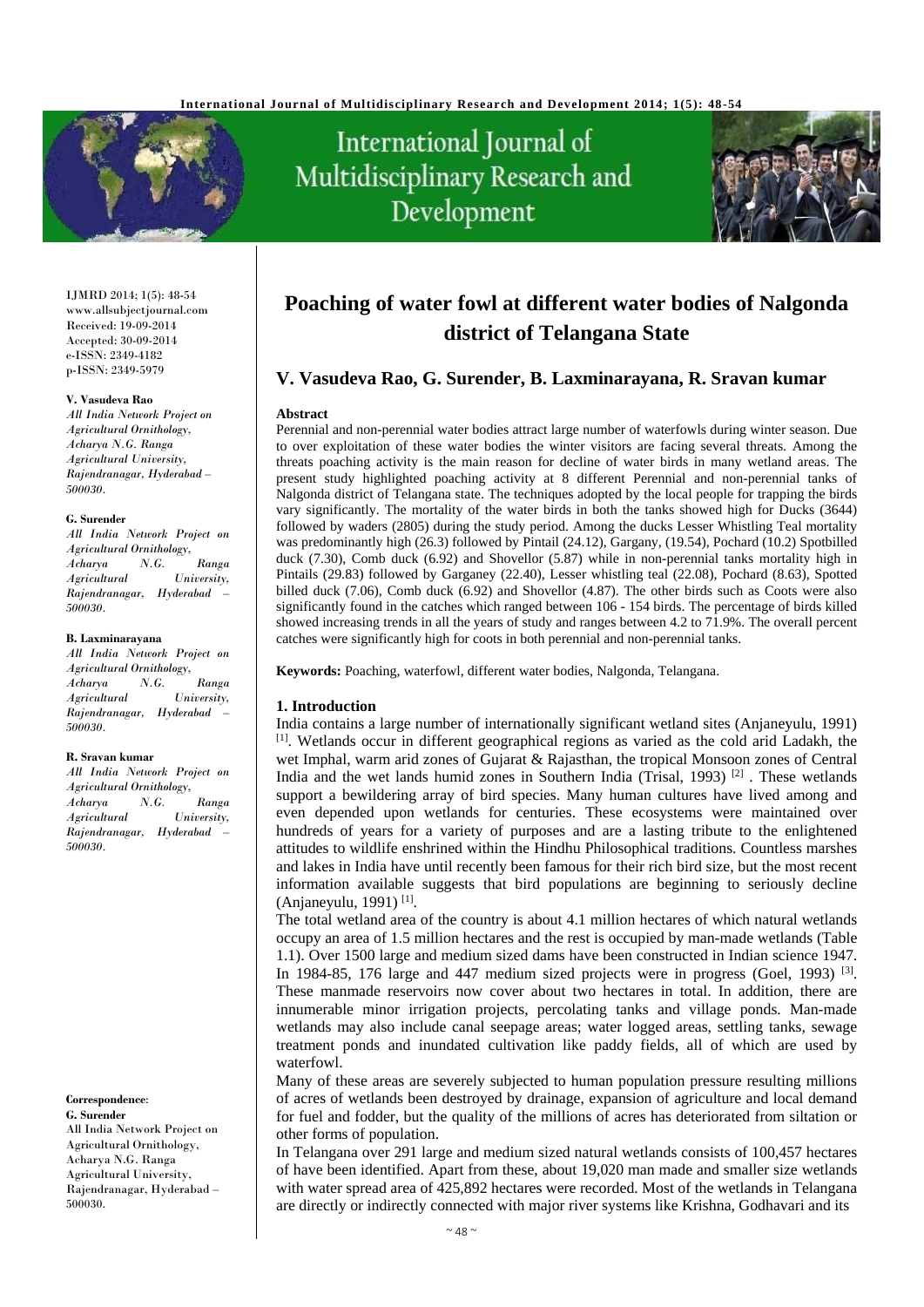International Journal of Multidisciplinary Research and Development

tributaries. These areas sustain number of migratory and resident water bird populations. The status of many important wetlands is not fully known in Telangana state. These wetlands are rapidly degrading due to natural and human factors. About 75% of the wetland areas are presently under some form of agriculture use. Siltation and eutrophication are main increasing problems in these wetlands. This is largely due to soil discharge from the agricultural fields and absence of adequate forest cover. In addition, the construction of roads and bridges ignoring water flow adds to the wetlands, resulting in the decrease of their productivity. The main reasons for fall in fish production could be decreased fishing area, increased human population pressure on habitat, competition from agriculture and encroachments in the area for culture fisheries. A number of wetlands have been converted into fisheries and aquaculture ponds, which leads to the loss of basic natural wetland characteristics and an alarming reduction of biodiversity. Many wetlands have been lost

due to the urbanization and development of embankments in the areas leading to adverse effects. Large scale shooting, netting and trapping of waterfowl has been further affecting wetlands. The present study highlights extent of poaching of different waterfowl at various perennial and non-perennial tanks of the Nalgonda district of Telangana state and remedial measures for long term conservation of waterfowl in the region.

## **Study Area**

Nalgonda district lies in the southern part of Telangana state, between longitudes 78° 40' - 86° 5' E and latitudes 16° 25' - 17° 5' N (Fig. 1). Rivers Kshina, Musi, Aler, Dhindihallia, Kangal and Pedda Vagu and their interconnecting channels account for a large number of reservoirs, lakes and tanks in this region. Four tanks of both perennial and non-perennial nature were selected for the present study. Salient features of the study tanks given in table 1.



**Fig 1:** Location of the study site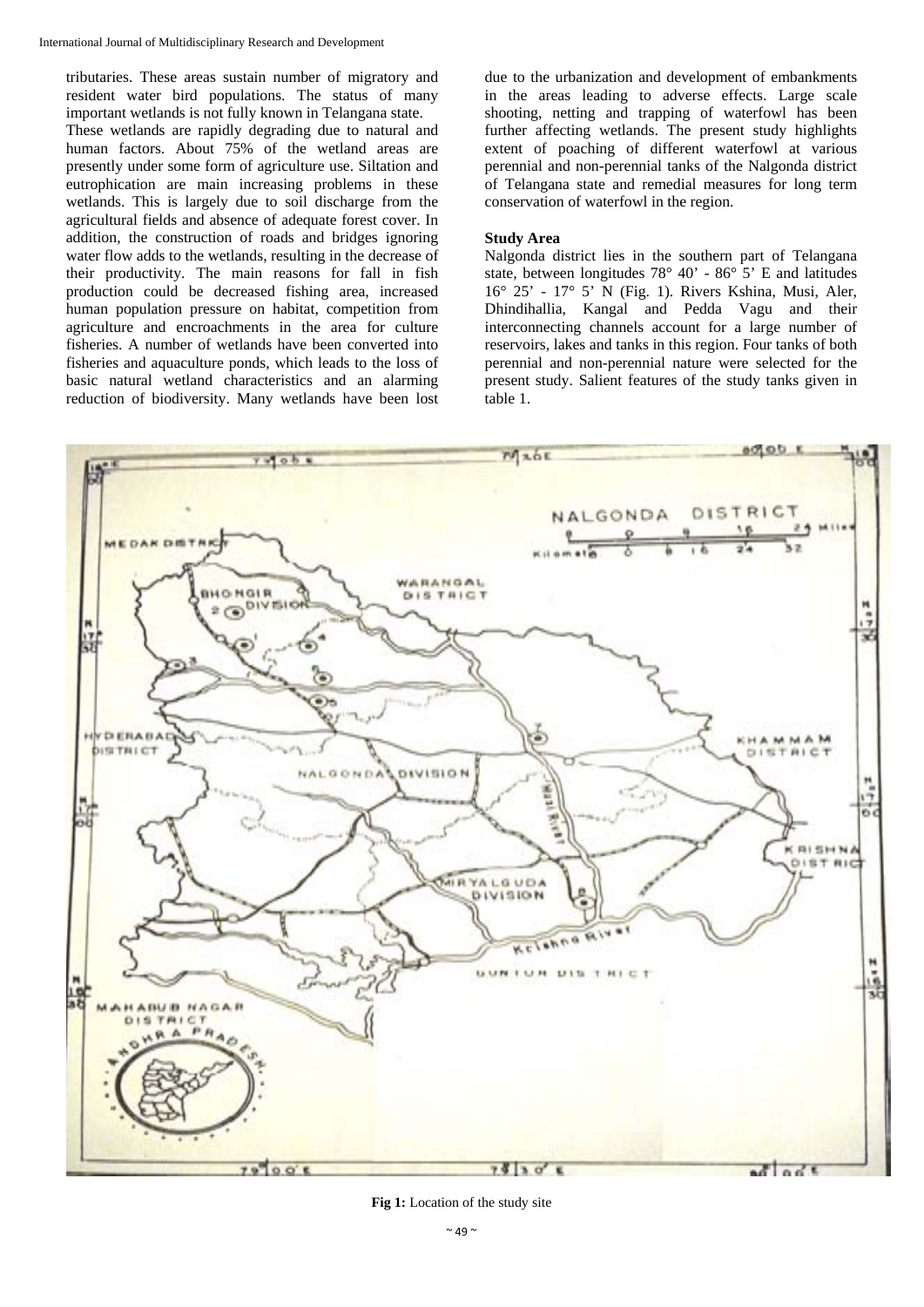Nalgonda district enjoys semi-arid type of climate, characterized particularly by hot summer and a low degree of humidity except during the southwest monsoon between June-September (Average rainfall 598.7 mm) and the northeast monsoon between October-February (Average rainfall 123.72 mm) with an average maximum and minimum of 43 $\mathrm{^{0}C}$  during the month of May and drops to the minimum of 10 $\mathrm{^0C}$  in the month of December. The average relative humidity recorded at 8.30 A.M. ranged between 31% to 77% during the study period.

Four tanks of both perennial and non-perennial categories were taken up for the investigation and monitored during the study period spanning from November 2008 to March 2011. These tanks are Thummalaguda tank (5), Vemulakonda tank (6), Dameracherla tank (8) and Solipet tank (7) of the former category, and Raigir tank (2), Bhongir tank (1), Atmakur tank (4) and Anantharam tank (3) of the study tanks are dealt elsewhere (Vadudeva Rao *et al.*, 1997) [8].

# **Methods**

The bird population was surveyed by line transect method followed by imaginary grid method (Gaston, 1973, Stewart and Kantrud, 1972). During each observation along with the free bird number, the traps and the birds trapped in these at various places were counted and recorded

throughout the season. Different bird species were identified and the percentage frequency of poaching of major waterfowl was calculated. Local inhabitants and traditional fishermen at all the areas were interviewed to get an idea about the type of traps and their skills and also the aquatic bird populations (Anjaneyulu *et al,* 1996) [6].

# **Results and Discussion Poaching of waterfowl**

Poaching of wild birds is a regular practice in perennial and non- perennial tanks during the season. The villagers are mostly involved in this activity. Among the waterfowl, especially the migratory waterfowl are extensively hunted in these tanks. Though, it is quite clear that bird hunting is banned, the hunting of wild ducks still continues illegally in these areas. Different methods of poaching are adapted to trap various species of birds. Birds are mostly killed by using mist nets, shooting and occasionally with leg nooses. Trapped birds are generally marketed at nearby towns. During migratory seasons major wild duck like Shovellers, Pintails and Teals are trapped with the mist nets (Nagulu *et al.*, 1982)<sup>[7]</sup>. Poaching figures recorded during the study period at perennial and non-perennial tanks showed a significant variation in number of birds killed each year (Table 2 and 3).

| S. No          | Name         | Location                                                         | Water spread<br>area (in Ha) | Depth<br>(in Mts.) | Nature of the tank         |
|----------------|--------------|------------------------------------------------------------------|------------------------------|--------------------|----------------------------|
| 1              | Thummalaguda | $17^{\circ}20'$ -17 $^{\circ}25'$ N<br>79 <sup>°</sup> -79°51' E | 135.2                        | 3.88               | Shallow,<br>Perennial      |
| $\overline{2}$ | Vemulakonda  | 17°20'-17°24' N<br>79°5'-79°40' E                                | 115.5                        | 3.65               | Shallow,<br>Perennial      |
| 3              | Dameracharla | $16^{\circ}42'$ -16 <sup>°</sup> 45' N<br>79°37'-79°40' E        | 62.35                        | 3.73               | Shallow,<br>Perennial      |
| $\overline{4}$ | Solipet      | $17^{\circ}15'$ N &<br>79°32' E                                  | 2526.8                       | 24.99              | Deep,<br>Perennial         |
| 5              | Raigir       | 17°30'-17°35' N<br>78°55'-79° E                                  | 62.35                        | 3.65               | Shallow, Non-<br>Perennial |
| 6              | Bhongir      | 17°31'-17°35' N<br>78°50'-78°55' E                               | 104.32                       | 7.01               | Deep, Non-<br>Perennial    |
| 7              | Athmakur     | 17°25'-17°35' N<br>79°-79°15' E                                  | 60.25                        | 2.74               | Shallow, Non-<br>Perennial |
| 8              | Anantaram    | $17^{\circ}30'$ -17°35' N<br>78°50'-78°55' E                     | 48.37                        | 2.43               | Shallow, Non-<br>Perennial |

**Table 1:** Salient features of perennial and non-perennial tanks selected for the study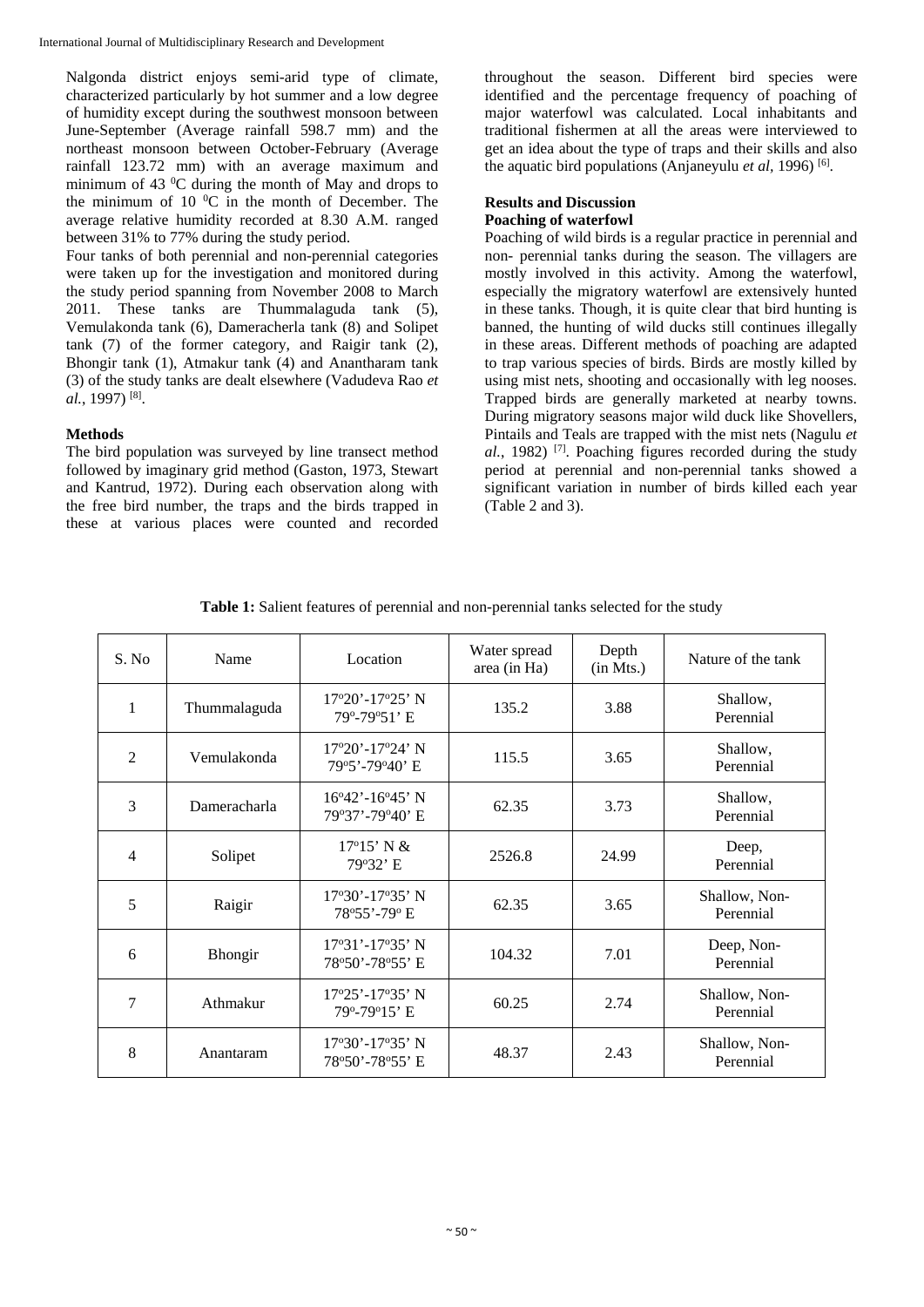|                       | No. of birds killed |          |           |             |          |          |                     |          |          |                |          |          |  |
|-----------------------|---------------------|----------|-----------|-------------|----------|----------|---------------------|----------|----------|----------------|----------|----------|--|
| Name of the species   | Thirumalaguda       |          |           | Vemulakonda |          |          | <b>Dameracherla</b> |          |          | <b>Solipet</b> |          |          |  |
|                       | 2008-09             | 2009-10  | 2010-11   | 2008-09     | 2009-10  | 2010-11  | 2008-09             | 2009-10  | 2010-11  | 2008-09        | 2009-10  | 2010-11  |  |
| Pintail               | 42(19.5)            | 54(18.4) | 114(32.1) | 82(27.0)    | 63(21.4) | 94(28.9) | 53(15.8)            | 74(21.8) | 83(27.4) | 64(19.0)       | 82(33.2) | 74(25.2) |  |
| Pochard               | 14(6.5)             | 23(7.8)  | 35(9.9)   | 24(7.9)     | 35(11.9) | 25(7.7)  | 48(14.3)            | 63(18.5) | 16(5.3)  | 38(11.3)       | 16(6.5)  | 28(9.5)  |  |
| Lesser Whistling Teal | 64(29.8)            | 94(32.0) | 92(25.9)  | 98(32.2)    | 85(28.9) | 74(22.8) | 74(22.0)            | 74(21.8) | 80(26.4) | 92(27.3)       | 71(28.7) | 58(19.7) |  |
| Gargany Teal          | 38(17.7)            | 63(21.4) | 64(18.0)  | 42(13.8)    | 53(18.0) | 82(25.2) | 59(17.6)            | 53(15.6) | 75(24.8) | 74(22.0)       | 42(17.0) | 67(22.8) |  |
| Comb Duck             | 16(7.4)             | 18(6.1)  | 23(6.5)   | 14(4.6)     | 22(7.5)  | 16(4.9)  | 28(8.3)             | 32(9.4)  | 18(5.9)  | 18(5.3)        | 1(6.5)6  | 31(10.5) |  |
| Spot Bill             | 23(10.7)            | 20(6.8)  | 18(5.1)   | 23(7.6)     | 25(8.5)  | 22(6.8)  | 33(9.8)             | 28(8.2)  | 21(6.9)  | 23(6.8)        | 8(3.2)   | 22(7.5)  |  |
| Shovellor             | 18(8.4)             | 22(7.5)  | 9(2.5)    | 21(6.9)     | 11(3.7)  | 12(3.7)  | 41(12.2)            | 16(4.7)  | 10(3.3)  | 28(8.3)        | 12(4.9)  | 14(4.8)  |  |
| Total                 | 215                 | 294      | 355       | 304         | 294      | 325      | 336                 | 340      | 303      | 337            | 247      | 294      |  |

**Table 2:** Poaching figures of ducks in perennial tanks during the study period

**Table 3:** Poaching figures of ducks in non-perennial tanks during the study period

|                       | No. of birds killed |          |          |                |          |          |          |          |          |            |          |          |  |
|-----------------------|---------------------|----------|----------|----------------|----------|----------|----------|----------|----------|------------|----------|----------|--|
| Name of the species   | Raigir              |          |          | <b>Bhongir</b> |          |          | Atmakur  |          |          | Anantharam |          |          |  |
|                       | 2008-09             | 2009-10  | 2010-11  | 2008-09        | 2009-10  | 2010-11  | 2008-09  | 2009-10  | 2010-11  | 2008-09    | 2009-10  | 2010-11  |  |
| Pintail               | 34(26.2)            | 30(25.0) | 55(32.0) | 20(21.3)       | 21(20.4) | 62(29.0) | 53(30.6) | 63(36.0) | 53(32.1) | 74(32.5)   | 57(32.9) | 48(29.3) |  |
| Pochard               | 10(7.7)             | 8(6.7)   | 16(9.3)  | 8(8.5)         | 10(9.7)  | 12(5.6)  | 12(6.9)  | 14(8.0)  | 18(10.9) | 20(8.8)    | 25(14.5) | 12(7.3)  |  |
| Lesser Whistling Teal | 25(19.2)            | 25(20.8) | 35(20.3) | 22(23.4)       | 29(28.2) | 42(19.6) | 36(20.8) | 35(20.0) | 41(24.8) | 55(24.1)   | 39(22.5) | 38(23.2) |  |
| Gargany Teal          | 32(24.6)            | 28(23.3) | 34(19.8) | 28(29.8)       | 25(24.3) | 63(29.4) | 43(24.9) | 41(23.4) | 29(17.6) | 42(18.4)   | 31(17.9) | 32(19.5) |  |
| Comb Duck             | 5(3.8)              | 7(5.8)   | 9(5.2)   | 4(4.3)         | 7(6.8)   | 14(6.5)  | 9(5.2)   | 9(5.1)   | 7(4.2)   | 12(5.3)    | 6(3.5)   | 9(5.5)   |  |
| Spot Bill             | 16(123)             | 12(10.0) | 16(9.3)  | 8(8.5)         | 8(7.8)   | 12(5.6)  | 12(6.9)  | 7(4.0)   | 9(5.5)   | 16(7.0)    | 7(4.0)   | 12(7.3)  |  |
| Shovellor             | 8(6.2)              | 10(8.3)  | 7(4.1)   | 4(4.3)         | 3(2.9)   | 9(4.2)   | 8(4.6)   | 6(3.4)   | 8(4.8)   | 9(3.9)     | 8(4.6)   | 13(7.9)  |  |
| Total                 | 130                 | 120      | 172      | 94             | 103      | 214      | 173      | 175      | 165      | 228        | 173      | 164      |  |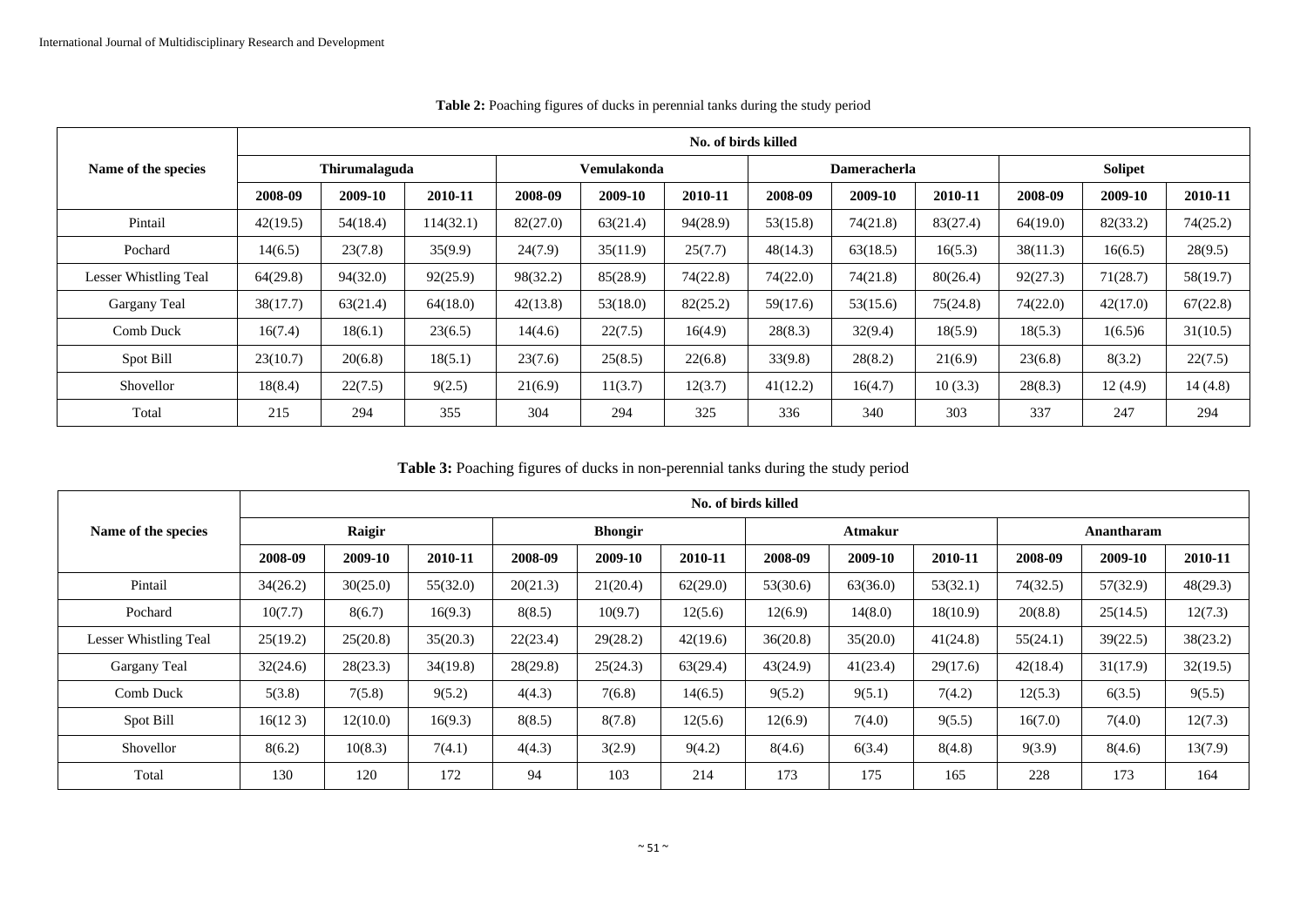|                            | No. of birds killed |           |          |             |           |           |                     |           |            |                |           |           |  |
|----------------------------|---------------------|-----------|----------|-------------|-----------|-----------|---------------------|-----------|------------|----------------|-----------|-----------|--|
| Name of the species        | Thirumalaguda       |           |          | Vemulakonda |           |           | <b>Dameracherla</b> |           |            | <b>Solipet</b> |           |           |  |
|                            | 2008-09             | 2009-10   | 2010-11  | 2008-09     | 2009-10   | 2010-11   | 2008-09             | 2009-10   | 2010-11    | 2008-09        | 2009-10   | 2010-11   |  |
| Coots                      | 94(46.8)            | 78 (48.8) | 98 (56)  | 64 (39)     | 64(42.1)  | 112(65.1) | 78 (39.8)           | 92(48.7)  | 114 (63.3) | 74 (36.5)      | 48(42.1)  | 74 (67.3) |  |
| Purple moorhens            | 75 (37.3)           | 64(40)    | 67(38.3) | 82 (50)     | 72 (47.4) | 48 (27.9) | 94 (48)             | 78 (41.3) | 53 (29.4)  | 115 (56.7)     | 54 (47.4) | 24(21.8)  |  |
| Whitebreasted<br>waterhens | 32(15.9)            | 18(11.3)  | 10(5.7)  | 18(11)      | 16(10.5)  | 12(7.0)   | 24(12.2)            | 19(10.1)  | 13(7.2)    | 14(6.9)        | 12(10.5)  | 12(10.9)  |  |
| Total                      | 201                 | 160       | 175      | 164         | 152       | 172       | 196                 | 189       | 180        | 203            | 114       | 110       |  |
|                            |                     |           |          |             |           |           |                     |           |            |                |           |           |  |

#### **Table 4:** Poaching figures of Birds in perennial tanks during the study period

**Table 5:** Poaching figures of Birds in non -perennial tanks during the study period

| Name of the<br>species     | No. of birds killed |          |           |                |          |          |          |          |          |            |           |          |  |
|----------------------------|---------------------|----------|-----------|----------------|----------|----------|----------|----------|----------|------------|-----------|----------|--|
|                            | Raigir              |          |           | <b>Bhongir</b> |          |          |          | Atmakur  |          | Anantharam |           |          |  |
|                            | 2008-09             | 2009-10  | 2010-11   | 2008-09        | 2009-10  | 2010-11  | 2008-09  | 2009-10  | 2010-11  | 2008-09    | 2009-10   | 2010-11  |  |
| Coots                      | 53 (64.6)           | 45(67.2) | 44 (64.7) | 31(68.9)       | 26(65.0) | 52(61.9) | 45(62.5) | 32(61.5) | 29(63.0) | 56 (58.9)  | 57 (70.4) | 41(71.9) |  |
| Purple moorhens            | 21(25.6)            | 14(20.9) | 15(22.1)  | 10(22.2)       | 10(25.0) | 24(28.6) | 24(33.3) | 12(23.1) | 10(21.7) | 29(30.5)   | 16(19.8)  | 12(21.1) |  |
| Whitebreasted<br>waterhens | 8(9.8)              | 8(11.9)  | 9(13.2)   | 4(8.9)         | 4(10.0)  | 8(9.5)   | 3(4.2)   | 8(15.4)  | (15.2)   | 10(10.5)   | 8(9.9)    | 4(7.0)   |  |
| Total                      | 82                  | 67       | 68        | 45             | 40       | 84       | 72       | 52       | 46       | 95         | 81        | 57       |  |

At perennial tanks the maximum number of ducks were killed at Dameracharla (979) followed by Vemulakonda (923), Solipet (878) and Thummalaguda (864) during the study period. Among the ducks, the Lesser Whistling Teals showed significantly high catches (19.5-32.2%), followed by Pintails (15.8-38.2%) and Garganey Teals (13.8-25.2%. Table 2). The remaining ducks showed low percent catches ranging between 3.2% - 18.5% (Fig. 2). The overall poaching figures among the ducks showed predominantly high for Lesser Whistling Teal (26.23%) fallowed by Pintails (24.12%), Gargany Teal (19.54%), Poachard (10.02%), Spot bill (7.30%), Comb duck (6.92%) and Shovellor (5.87%) at perennial tanks during study period (Fig. 2). Where as in non-perennial tanks, the poaching was high for Pintails (29.83%) followed by Gargany (22.40), Lesser Whistling Teal (22.08%), Pochard (8.63%), Spot billed duck (7.06%), Combduck (5.13%) and Shovellor (4.87%) (Fig. 3).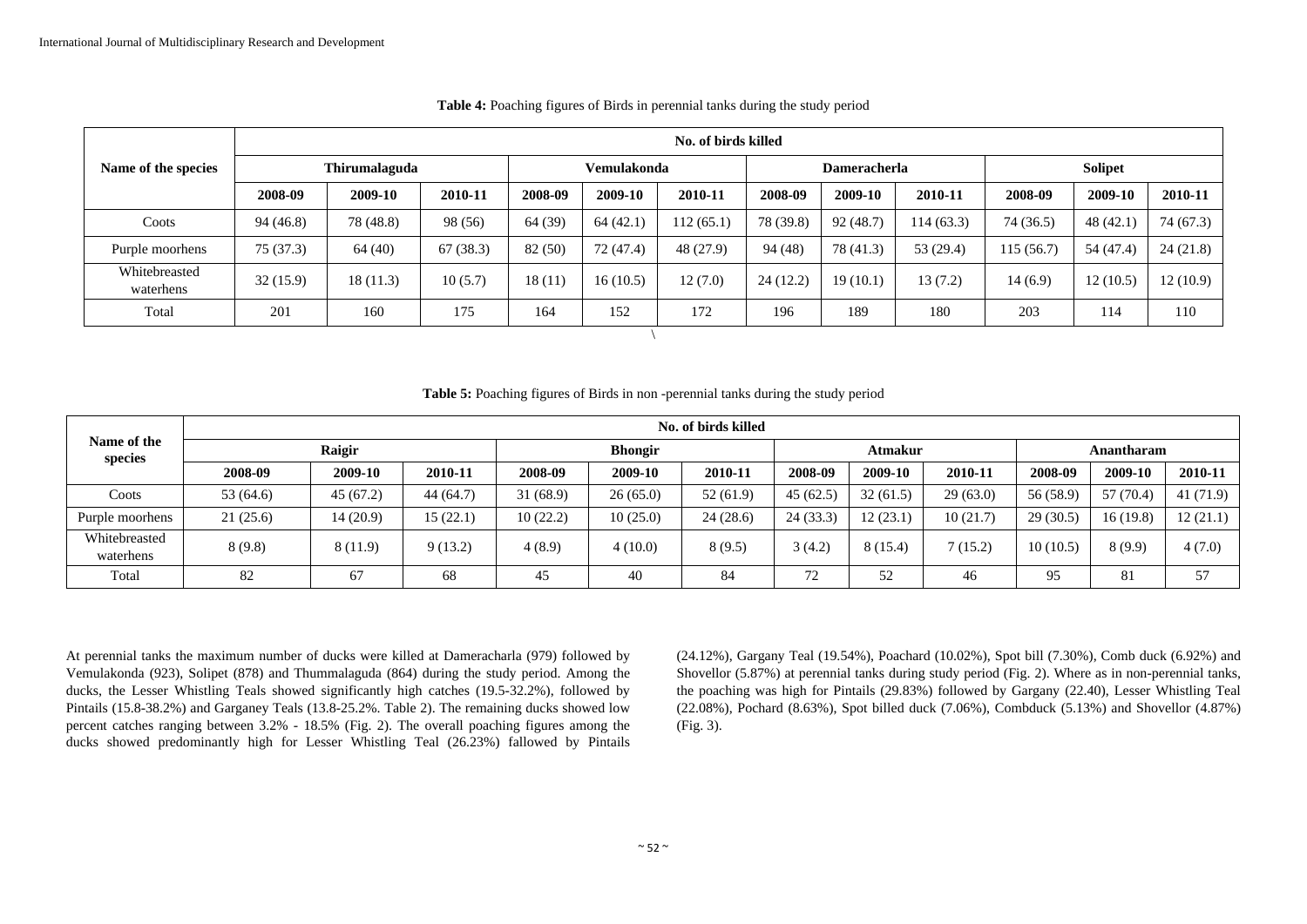

**Fig 2:** Overall Poaching figures of Birds in non -perennial tanks during the study period



**Fig 3:** Overall Poaching figures of Birds in perennial tanks during the study period

The other birds such as Coots, Moorhens and Waterhens were also trapped in large numbers which ranged between 427-565 birds at different perennial tanks. The birds killed during the period are given in Fig 3 and Table 4. It is evident from the table that Coots constituted maximum percentage (36.5 to 67.3%) of deaths followed by Moorhens (21.8-56.7%) whereas, Water hen constituted only 5.7-15.9%. However at non-perennial tanks, the percentage of Pintails was high (l5.8-36%) among the catches, followed by Garganey (17.9-29.8%), Whistling Teals (19.6-28.2%) and Pochards (7.3-10.9%) (Table 3). The other birds such as Coots were also significantly found in the catches which ranged between 106 - 154 birds (Table 5). The percentage of birds killed showed increasing trends in all the years of study and ranges between 4.2 to 71.9%. The overall percent catches were significantly high for coots in both perennial and non-perennial tank (Fig  $4 \& 5$ ) Hunting of any kind disturbs the feeding, roosting and breeding birds of the habitat, as they are very sensitive to sound and physical disturbance. At Kolleru, different poaching methods caused significant difference in the population of birds (Anjaneyulu, 1991) [1]. The migrating ducks generally spent most of the day feeding on plankton and fish in different aquatic habitats such as open waters, reed areas and fish tanks. During night, they raid nearby crop fields which make them more vulnerable for poaching (Elton, 1960). It has been argued that shooting is not the

most significant factor in water birds mortality (Lampio, 1982), but the scale at which shooting, netting and trapping practices are prevalent in the region, coupled with the phenomenon of habitat shrinkage leading to trapping, has become a factor of predominance in stressing the aquatic bird population (Raj *et al.*, 1992)<sup>[11]</sup>, Obviously, hunting of any kind needs to be stopped. Existing laws for the Preservation of wild life which includes waterfowl should be given more publicity on a large scale using the media for the purpose. On a local scale, display boards with appropriate warnings and the benefits of having water birds visiting the area could be put up. Monitoring of selected tanks which hold potential should be taken up. Such sites should be declared as protected habitats. Parallel efforts must be made to improve habitats ecologically to attract and sustain large number of waterfowl.



**Fig 4:** Overall Poaching figures of ducks in non-perennial tanks during the study period



**Fig 5:** Overall Poaching figures of ducks in perennial tanks during the study period

#### **Acknowledgement**

The authors are sincerely extend their thanks to ICAR for providing financial support. Our thanks are also to Acharya N.G. Ranga Agricultural University, Hyderabad for providing necessary facilities during the field work. Finally we extend our thanks to AP forest Department for granting permission to collect data and their support during the field work.